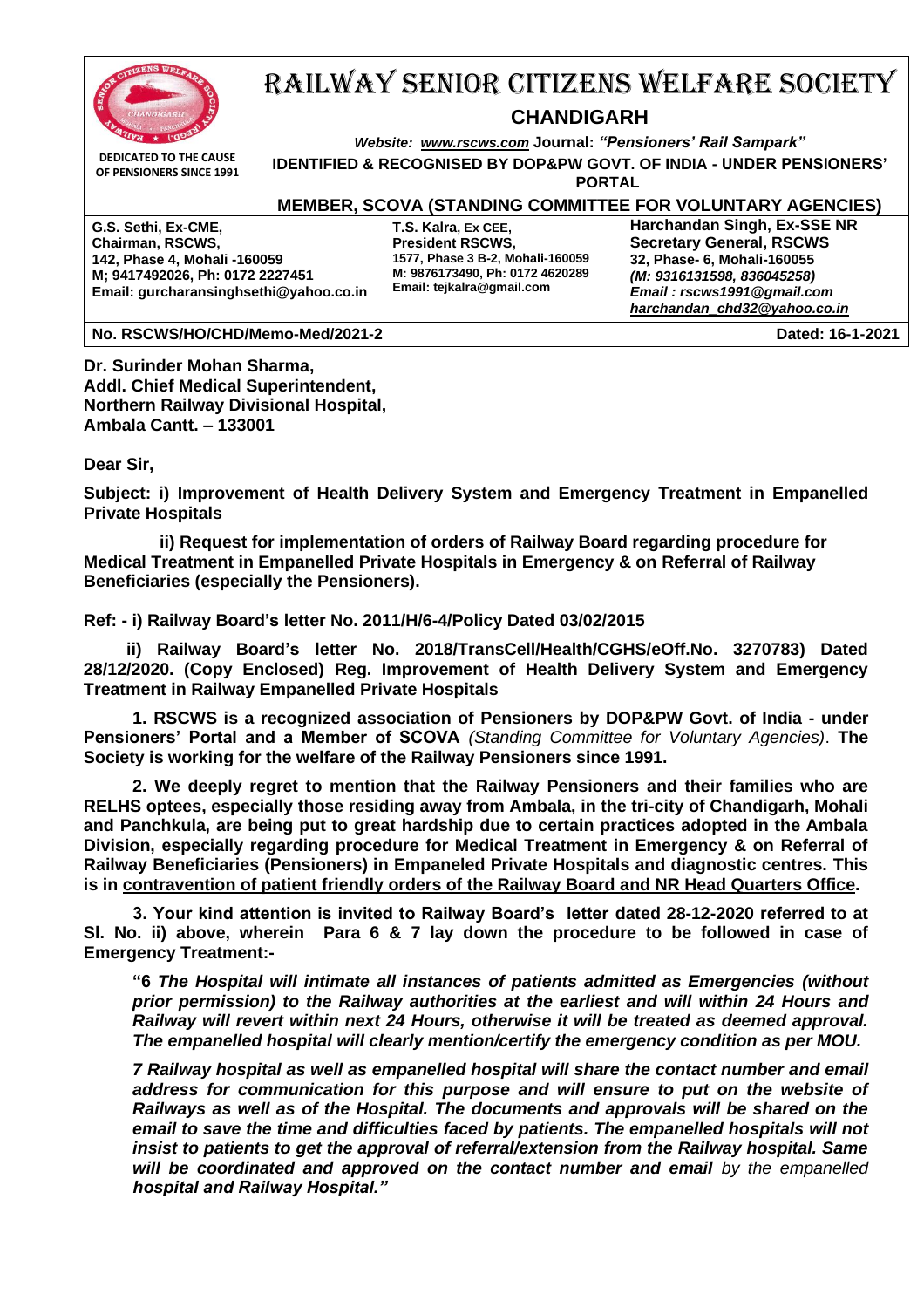**4. Railway Board Guidelines issued vide para 6 of letter referred to at Sl. No. i) above, have laid down as under:***"6. Whenever a patient needs to be referred to an outside centre for investigation, the list of empanelled diagnostic centres shall be provided to the patient/relatives and whichever centres preferred by patient, Railway shall refer the patient to that centre for that instance."*

5.1 **Railway Board vide its letter NO. 2016/H-1/11/69/HOSPITAL RECOGNITION Dated 23/12/2016 Reg: "Adoption of common format of Memorandum of Understanding for empanelled hospitals" and its Annexure, has inter-alia provided as under:**

**i) Unified MOU covers all the beneficiaries, serving employees, retired employees and their family members who may be required to be referred to these hospitals.**

**ii) Emergency shall mean any condition or symptom resulting from any cause, arising suddenly and if not treated at the earliest convenience be detrimental to the health of the patient or will jeopardize the life of the patient.**

**iii) The Hospital will intimate the Railways of such admissions.**

**iv) The authorization for Emergency treatment shall be given or denied by the concerned medical officer within 24 hours of the clinical report being submitted by the Hospital concerned.**

**5.2 Emergency Conditions and treatment thereof had earlier also been defined and dealt with in Railway Board's letter No. 2014/H-1/19/3/PNM dated 5-10-2015. Extracts of the relevant portion thereof is attached herewith as Annexure I for ready reference.**

**6. The above said orders of the Railway Board are not being followed by Ambala Division especially in respect of the conditions mentioned heretofore in this letter. All this is causing serious difficulties to the Railway Beneficiaries – especially the old age pensioners and their families.**

**7. It is, therefore, requested that the above cited orders of Railway Board dated 30-2-2015 & 28-12-2020 may please be implemented and all concerned be advised to follow the same.**

**With regards,**

**Yours truly,**

**(Harchandan Singh), Secretary General, RSCWS**

**Encl: 2 Annexure**

- **i) Copy of RB letter dated 28-12-2020**
- **ii) Extract of MOA Rly. with Empanelled Hospital**

**Copy for information and early favourable action to:**

- **I) PCMD, NR, Baroda House , New Delhi-110001**
- **II) DRM, NR, Ambala Division, Ambala Cantt-133001**
- ➢ **For early implementation of orders of the Railway Board as cited above**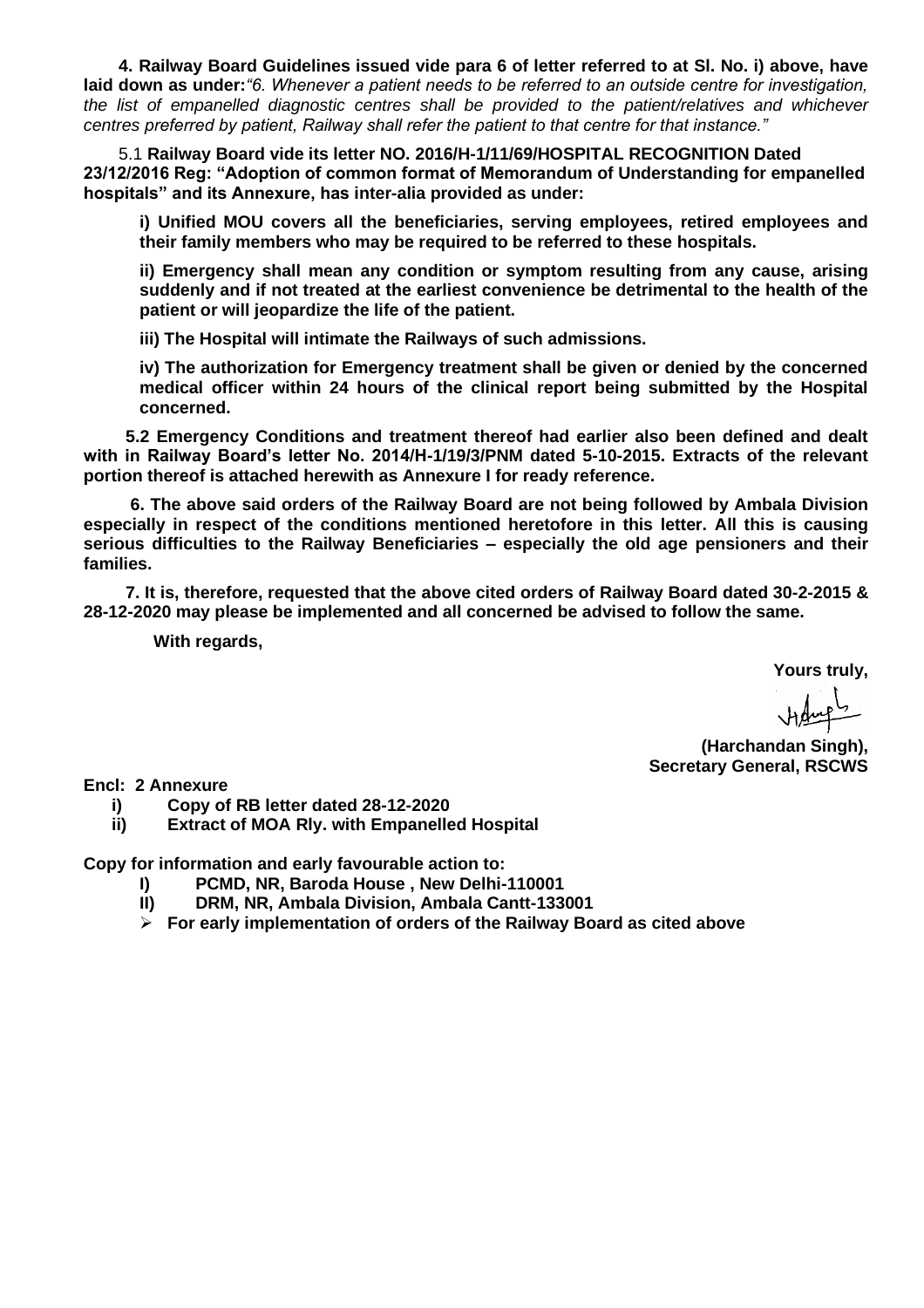## **Railway Board's OM No.2018/Trans Cell/Health/CGHS (eOff.No.3270783) Dated: 28/12/2020 Sub: Improvement of Health Delivery System & Emergency Treatment in Railway Empanelled Private Hospitals**

**Several representations have been received from Railway Medical Beneficiaries including retired officials regarding problems being faced during treatment in emergency at empanelled Hospitals. In order to improve the Health Delivery System on Indian Railways and streamline the treatment in emergency at Railway empanelled hospitals, following have been approved:** 

**1. Railway medical beneficiaries (serving/retired) under emergency condition can get admission in any railway empanelled hospital without any prior referral. The empanelled hospital should not insist on referral from railway hospitals or demand advance in emergency conditions and the hospital will provide cashless/Credit medical facilities to patients.** 

**2. The emergency conditions are defined in Memorandum of Understanding between CGHS empanelled hospitals and Government of India (CGHS Authorities) (Annexure-I) or as amended by CGHS from time to time and same will be applicable in Indian Railways.** 

**3. The valid UMID Card/CTSE Card issued will be treated as identification as Railway Medical Beneficiary. Railways have to make sure that these cards are accepted in the empanelled hospital under the jurisdiction/empanelment.** 

**4. Situation may arise where Railway hospital, after 3scrutinizing admission report submitted by empanelled hospital, finds that the patient is not suffering from an emergency. In such cases the patient can continue to avail treatment at the empanelled hospital, if so desired, by paying CGHS rates or hospital rates, whichever is less on the patient's cost.**

**5. The nature and appropriateness of the emergency is subject to verification, which may be verified, inspected or medically audited by the nominated authority on random basis at its own discretion.** 

**6. The Hospital will intimate all instances of patients admitted as emergencies (without prior permission to the Railway authorities, at the earliest and within 24 hours and Railway will revert within next 24 hours, otherwise it will be treated as deemed approval. The empanelled hospital will clearly mention/certify the emergency condition as per MoU.**

**7. Railway Hospital as well as empanelled hospital will share the contact number and email address for communication for this purpose and will ensure to put on the website of Railways as well as of the hospital. The documents and approvals will be shared on the email to save the time and difficulties faced by the patients. The empanelled Hospital will not insist to patients to get the approval of referral/extension from the Railway Hospital. Same will be coordinated and approved on the contact number and email by the empanelled Hospital and Railway Hospital.** 

**8. Railway hospitals shall refer to the empanelled hospital for appropriate duration as per the package. In case of additional stay for treatment, same procedure will be followed as per Para 6 & 7 above.** 

**9. Also, the empanelled hospitals will provide the necessary treatment in OPD or otherwise to valid Railway Medical Beneficiary at the CGHS approved rates or hospital rates, whichever is less for the treatment in non-referral and non-emergency case at Railway Medical Beneficiary's cost.** 

**10. Zonal Railways shall include provisions for conditions given from 4.1 to 4.9 above, in their MoU with the referral hospitals and also include that refusal to provide treatment to bona fide railway medical beneficiaries in emergency cases without valid ground would attract disqualification for continuation of empanelment. Also, MoU to be updated including removal of ambiguities** 

#### **Annexure-I to: RB OM No.2018/TransCell/Health/CGHS (eOff.No.3270783 Dt: 28/12/2020**

#### **TREATMENT IN EMERGENCY**

**The following ailments may be treated as emergency which is illustrative only and not exhaustive, depending on the condition of the patient:**

❖ **Acute Coronary Syndromes (Coronary Artery Bye-pass Graft/ Percutaneous, Transluminal Coronary Angioplasty) including Myocardial Infarction, Unstable Angina, Ventricular Arrhythmias, Paroxysmal Supra Ventricular Tachycardia, Cardiac Tamponade, Acute Left Ventricular Failure / Severe Congestive Cardiac Failure, Accelerated Hypertension, Complete Heart Block and Stoke Adam attack, Acute Aortic Dissection.** 

- **iii) Acute Limb Ischemia, Rupture of Aneurysm, Medical and Surgical shock and peripheral circulatory failure.**
- **iv) Cerebro-Vascular attack/Stokes, Sudden unconsciousness, Head injury, Respiratory failure, decompensated lung disease, Cerebro-Meningeal Infection, Convulsions, Acute Paralysis, Acute Visual loss**
- **v) Acute Abdomen pain.**
- **vi) Road Traffic Accidents / with injuries including fall.**
- **vii) Severe Hemorrhage due to any cause.**
- **viii) Acute poisoning.**
- 
- **ix) Acute Renal Failure. x) Acute abdomen pain in female including acute Obstetrical and Gynecological emergencies.**
- **xi) Electric shock.**
- **xii) Any other life-threatening condition.**
- **xiii)**